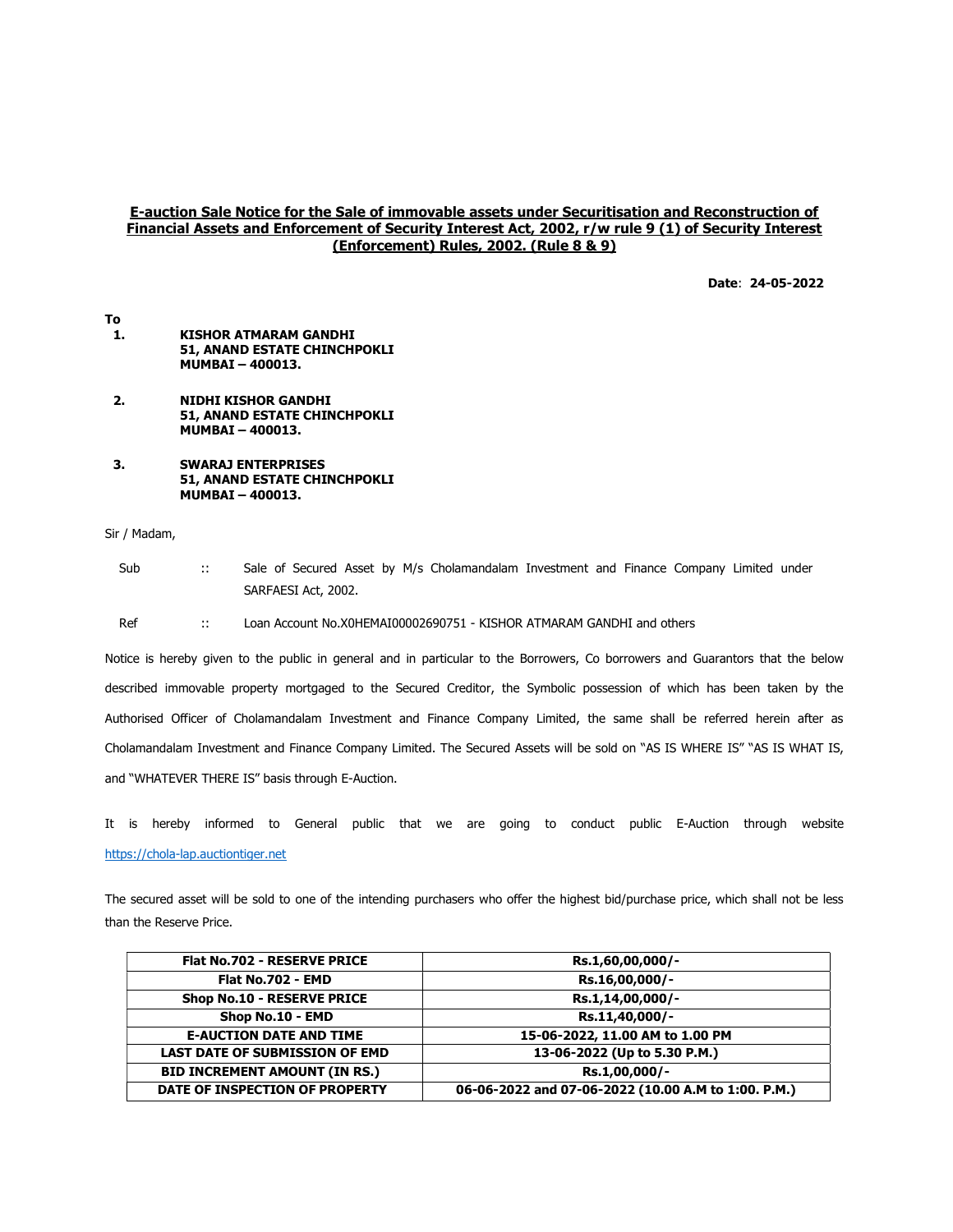## DESCRIPTION OF THE IMMOVABLE PROPERTY [Secured Asset]

Flat No.702:- All that piece and parcel of Flat No.702 on the 7th Floor, in the building known as "Nakshatra Co-op Hsg Soc Ltd" situated at C.S.No.247, Parel Village Road, Mumbai-12.

Shop No.10 :-All that piece and parcel of the property being Shop No.10 on the Ground Floor, Wing 1, in the building Known as "Mahadevachiwadi" Situated at G.D.Ambedkar Marg, Parel, Mumbai-400012.

We hereby give you notice that the aforesaid secured asset shall be sold by the undersigned if you fail to pay within 15 days from the date of service/publication of this notice, the entire outstanding loan amount aggregating to Rs.2,74,82,467.37/- [Rupees Two Crore Seventy Four Lakhs Eighty Two Thousand Four Hundred Sixty Seven and Paise Thirty Seven Only] as on 23-05-2022 together with further interest, penal interest, costs and charges thereon till the date of payment, as per agreed the terms and conditions mentioned in the Loan Agreement and other documents pertaining to the Loan availed by you. After expiry of 15 days, no further notice whatsoever will be given to you and the Secured Asset will be sold accordingly.

You may note that in case the Sale proceeds of such sale of the secured asset are not sufficient to cover the entire outstanding dues of the secured creditor, then you all are jointly and severally liable to pay the amount of such shortfall to the Secured Creditor.

## Terms & Conditions of E- Auction Sale: -

- 1. The auction sale will be 'Online E-Auction' Bidding through website https://sarfaesi.auctiontiger.net. on the dates as mentioned in the table above with further Extension of 5 Minutes.
- 2. The interested bidders are required to register themselves with the portal and obtain login ID and Password well in advance, which is mandatory for e-bidding, from auction service provider M/s E-Procurement Technologies Ltd. (Auction Tiger) Ahmadabad (Contact Person: Mr. Ram Sharma Cell No. 8000023297, Email : ramprasad@auctiontiger.net, Email. support@auctiontiger.net Please note that, Prospective bidders may avail online training on e-auction from their registered mobile number only.
- 3. The intending purchaser/bidder is required to submit amount of the Earnest Money Deposit (EMD) by way of Demand Draft/PAY ORDER drawn on any nationalized or scheduled Commercial Bank in favor of "Cholamandalam Investment and Finance Company Limited" payable at Chennai and register their name at https://chola-lap.auctiontiger.net and get user ID and password free of cost and get training on e-Auction from the service provider. After their Registration on the web-site, the intending purchaser/bidder is required to get the copies of the following documents submit {1. Copy of the DD copy/ Pay order; 2.Copy of PAN card and 3.Copy of proof of address (Passport, Driving License, Voter's I-Card or Aadhar Card, Ration Card, Electricity Bill, Telephone Bill, Registered Leave License Agreement)} by the last date of submission of the EMD(s) as mentioned in the sale notice and also submit hardcopy thereof at the Branch mentioned hereinabove.
- 4. Bid must be accompanied with EMD (Equivalent to 10% of the Reserve Price) by way of Demand Draft/ Pay order in favour of "Cholamandalam Investment and Finance Company Limited" payable AT Chennai.
- 5. Bids that are not filled up or Bids received beyond last date will be considered as invalid Bid and shall be summarily rejected. No interest shall be paid on the EMD. Once the bid is submitted by the Bidder, same cannot be withdrawn. However, EMD deposited by the unsuccessful bidder shall be refunded without interest.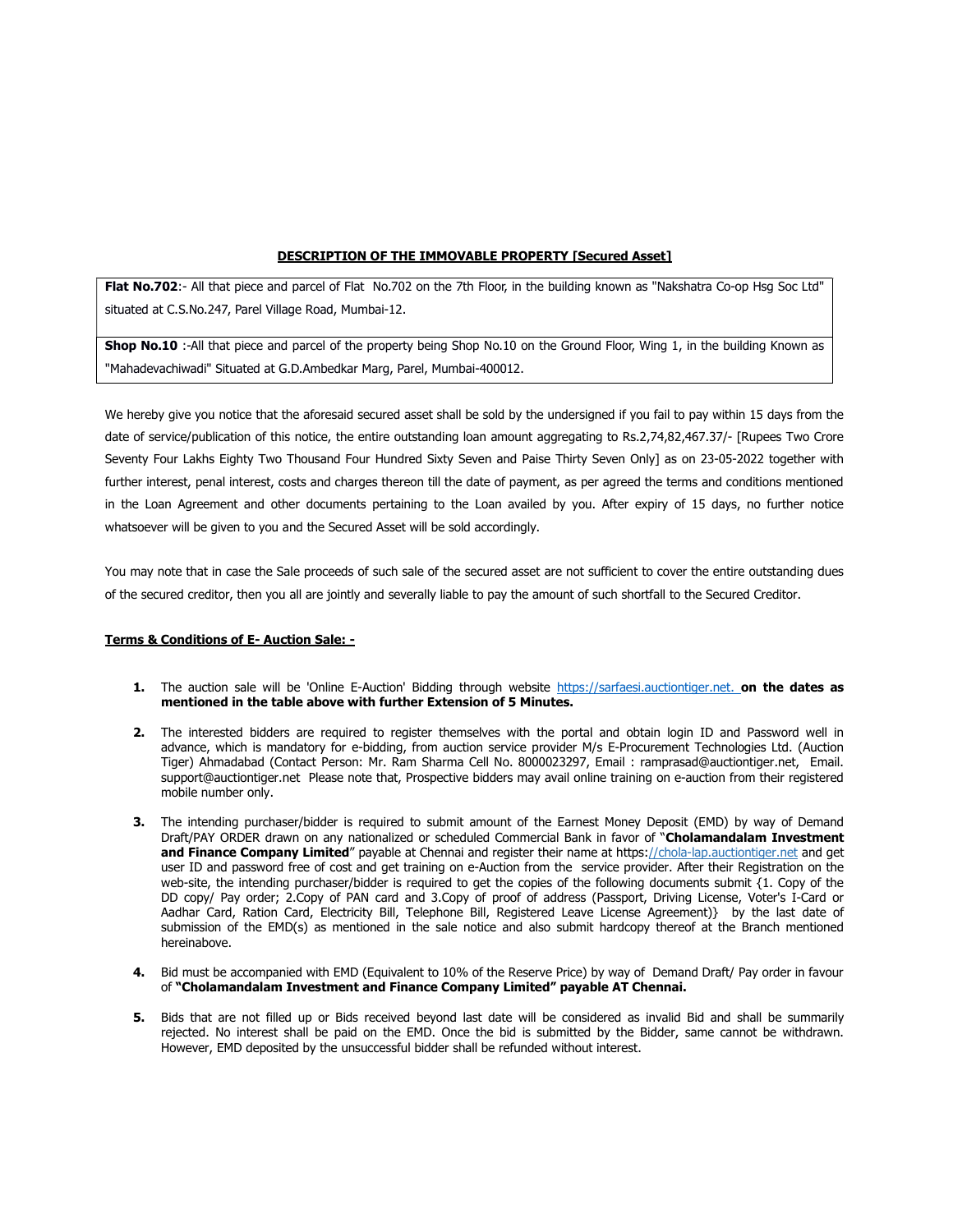- 6. The bid price to be submitted shall be above the Reserve Price along with increment value of Rs.1,00,000/- and the bidder shall further improve their offer in multiple of Rs.1,00,000/-. The property shall not be sold below the Reserve Price set by the Authorized Officer.
- 7. The successful bidder is required to deposit 25% of the sale price (inclusive of EMD) immediately but not later than next working day by Demand Draft drawn in favour of "Cholamandalam Investment and Finance Company Limited" payable AT Chennai and the balance amount of sale price shall be paid by the successful bidder within 15 days from the date of confirmation of sale by the Company. The EMD as well as Sale Price paid by the interested bidders shall carry no interest. The deposit of EMD or 10% of sale price, whatever may be the case shall be forfeited by the Company, if the successful bidder fails to adhere to terms of sale or commits any default.
- 8. On compliance of terms of Sale, Authorised officer shall issue "Sale Certificate" in favour of highest bidder. All the expenses related to stamp duty, registration charges, conveyance, TDS etc. to be borne by the purchaser.
- 9. Company does not take any responsibility to procure permission / NOC from any authority or under any other law in force in respect of property offered or any other dues i.e., outstanding water/electricity dues, property tax or other charges, if any.
- 10. The successful bidder shall bear all expenses including pending dues of any Development Authority, if any/ taxes/ utility bills etc. to the Municipal Corporation or any other authority/ agency and fees payable for stamp duty /registration fees etc. for registration of the Sale Certificate.
- 11. The Authorised Officer reserves the absolute right and discretion to accept or reject any or all the offers/bids or adjourn/cancel the sale without assigning any reason or modify any terms of sale without any prior notice. The immovable property shall be sold to the highest bidder. However, the Authorised Officer reserves the absolute discretion to allow interse bidding, if deemed necessary.
- 12. To the best of its knowledge and information, the Company is not aware of any encumbrances on the property to be sold except of the Company. However, interested bidders should make their own assessment of the property to their satisfaction. The Company does not in any way guarantee or makes any representation with regard to the fitness/title of the aforesaid property. For any other information, the Authorised Officer shall not be held responsible for any charge, lien, encumbrances, property tax or any other dues to the Government or anybody in respect of the aforesaid property.
- 13. Further interest will be charged as applicable, as per the loan documents on the amount outstanding in the notice and incidental expenses, costs, etc. is due and payable till its actual realization.
- 14. The notice is hereby given to the Borrower(s) / Mortgagor(s) to remain present personally at the time of sale and they can bring the intending buyer/purchasers for purchasing the immoveable property as described hereinabove, as per the particulars of the Terms and conditions of sale.
- 15. Online E-auction participation is mandatory in the auction process by making application in prescribed format which is available along-with the offer/tender document on the website. Bidders are advised to go through the website https://chola-lap.auctiontiger.net for detailed terms and conditions of auction sale before submitting their bids and taking part in e-auction sale proceedings. Online bidding will take place at web-site of organization as mentioned hereinabove, and shall be subject to the terms and conditions contained in the tender document. The Tender Document and detailed Terms and Conditions for the Auction may be downloaded from the website https://chola-lap.auctiontiger.net or the same may also be collected from the concerned Branch office of Cholamandalam Investment and Finance Company Limited. A copy of the Bid form along with the enclosure submitted online shall be handed over to Mr. Prateek Surendra Kapadia, Mob.No.9920188755; at Cholamandalam Investment and Finance Company Limited, ADDRESS: 102 /103, 1st floor, Casa Maria CHSL Gokhale Road , Opp. Portugese Church Dadar West, Mumbai- 28, 13-06-2022 on or before date and time mentioned above. (Please refer to the details mentioned in table above).
- 16. The property shall be sold on "As is Where is Basis", "As is What is Basis" and "As is Whatever there is Basis" condition and the intending bidder should make discreet enquiries as regards encumbrance, charge and statutory outstanding on the property of any authority besides the Company's charges and should satisfy themselves about the title, extent, quality and quantity of the property before submitting their bid. No claim of whatsoever nature regarding the property put for sale, charges and encumbrances over the property or any other matter etc. will be entertained after submission of the online bid